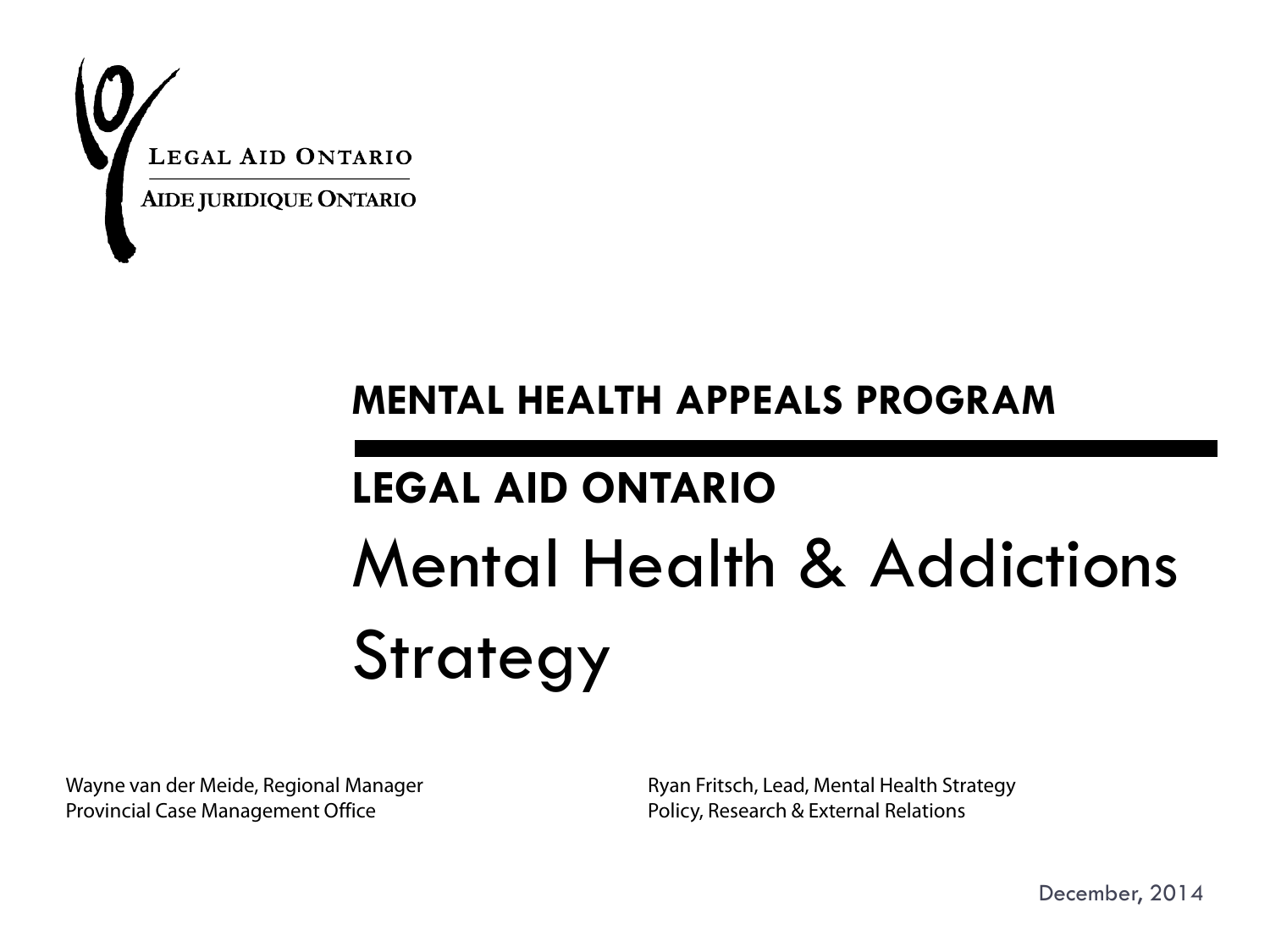## MH appeals – introduction

- **2**
- $\Box$  LAO is introducing a program that significantly expands the availability of certificates and hours for appeals from the Consent and Capacity and Ontario Review Boards ("MH Appeals")
- $\Box$  This responds to recent developments including Ontario v. Criminal Lawyers Association of Ontario (2013 SCC 43) and anticipated impacts of Bill C-14
- □ LAO's recent Mental Health Strategy consultations also indicated broad support to expand mental health appeals, strengthen the bar & improve access to justice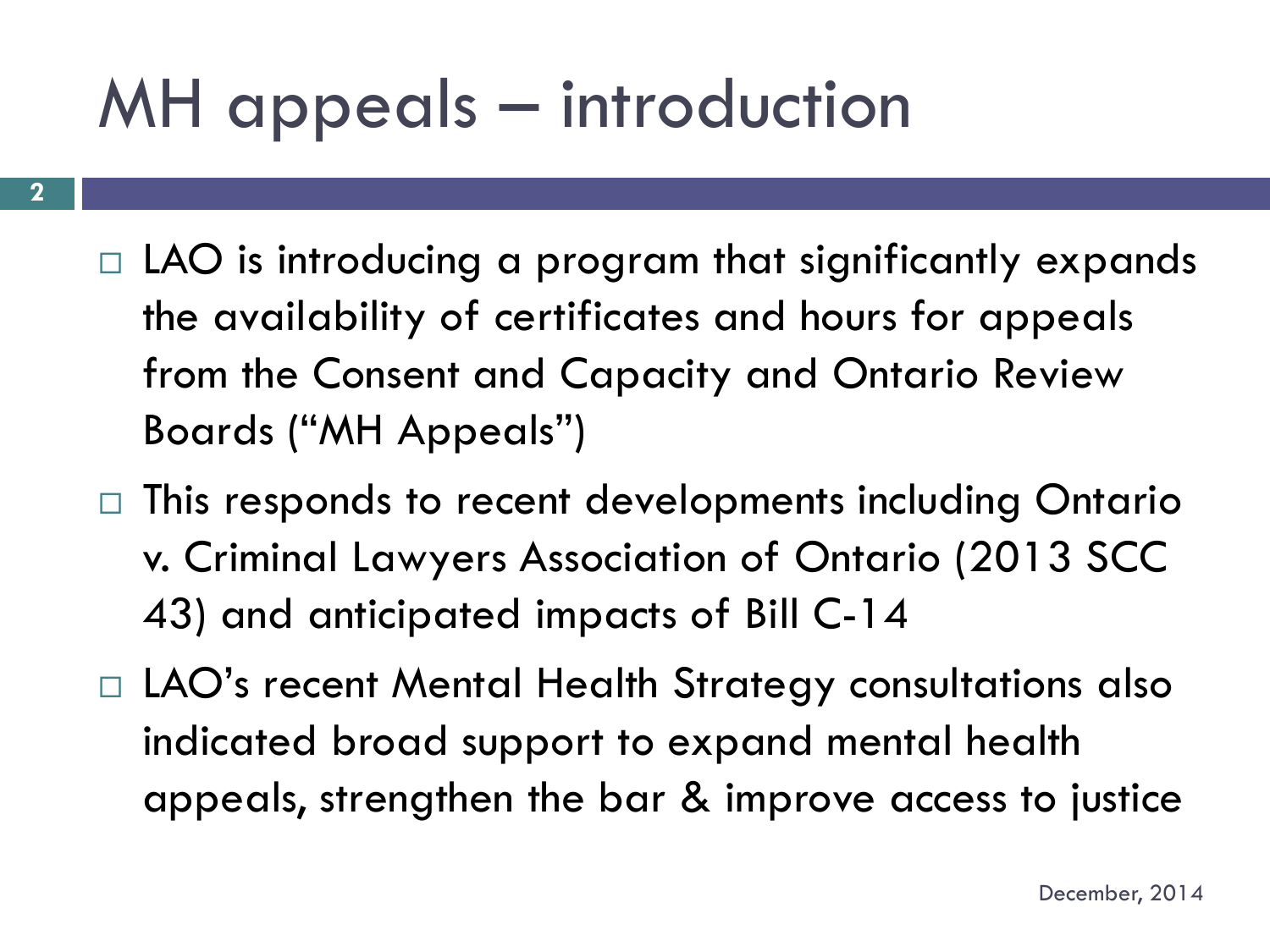## MH appeals – consultations

- **3**
- $\Box$  This initiative is introduced following consultations with representatives of the Mental Health Legal Committee, Criminal Lawyers Association and Psychiatric Patient Advocate Office through May-Sept 2014
- $\Box$  MAG, the OCA and LAO worked together to design a coordinated approach to perfecting appeals and to anticipate issues (conversion of inmate to solicitor appeals, clients' wish to address the court, etc.)
- □ Similar process consultations are underway with the CCB and SCJ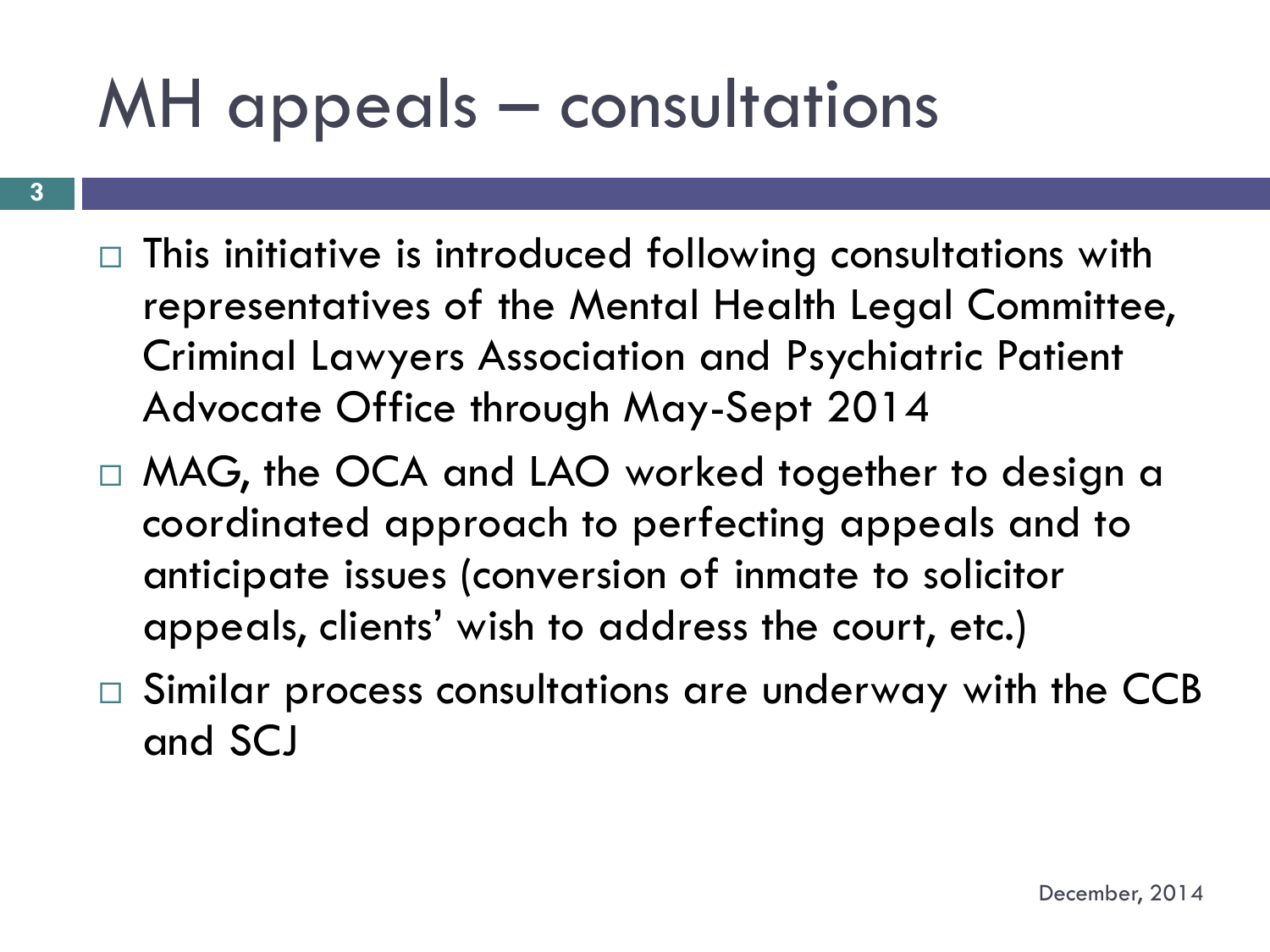# MH appeals – implementation

- $\Box$  Implementation of the initiative is anticipated to begin in early 2015
- □ Most of the key features of the program, outlined below, will be implemented in January
- An interim process has been supporting appeals filed between April – December 2014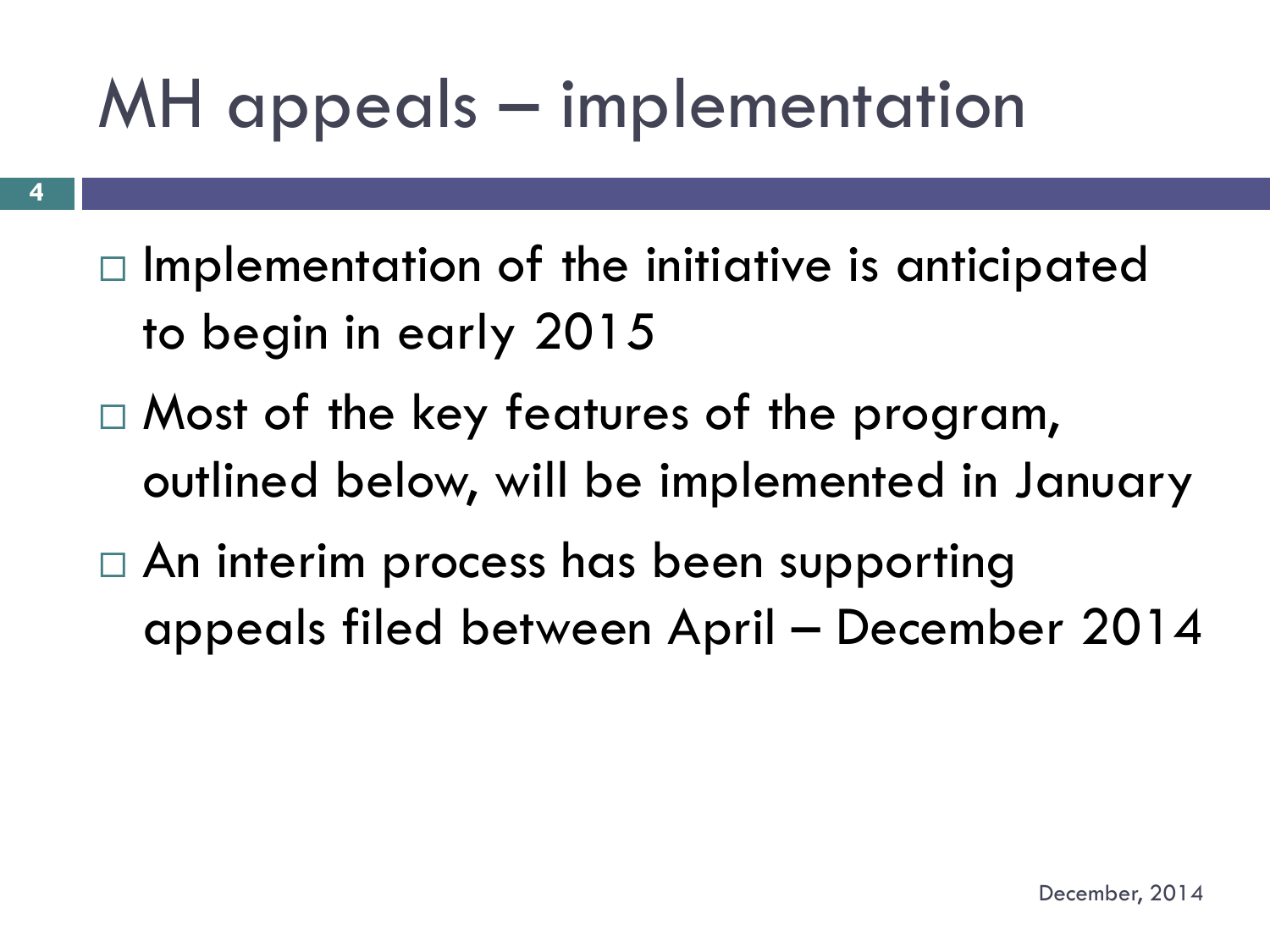# MH appeals – key features

- 1) Expanded hours on all existing CCB/ORB certificates to:
	- **□** discuss hearing outcome, advise client of appeal rights & options
	- $\blacksquare$  file notice of appeal if directed
	- **D** Complete "post-hearing report"
- 2) Counsel submits a standard 2-page "post-hearing report" after each tribunal hearing to:
	- **□** inform LAO of client wishes & indicate preferred counsel (if known)
	- **□** serve as the appeal certificate application
	- $\blacksquare$  recommend an appeal funding level
- 3) Opinion certificates and opinion letters will no longer be required
	- **□** Greatly expedites approval and certainty
	- **E** Area Committee review will follow after the appeal application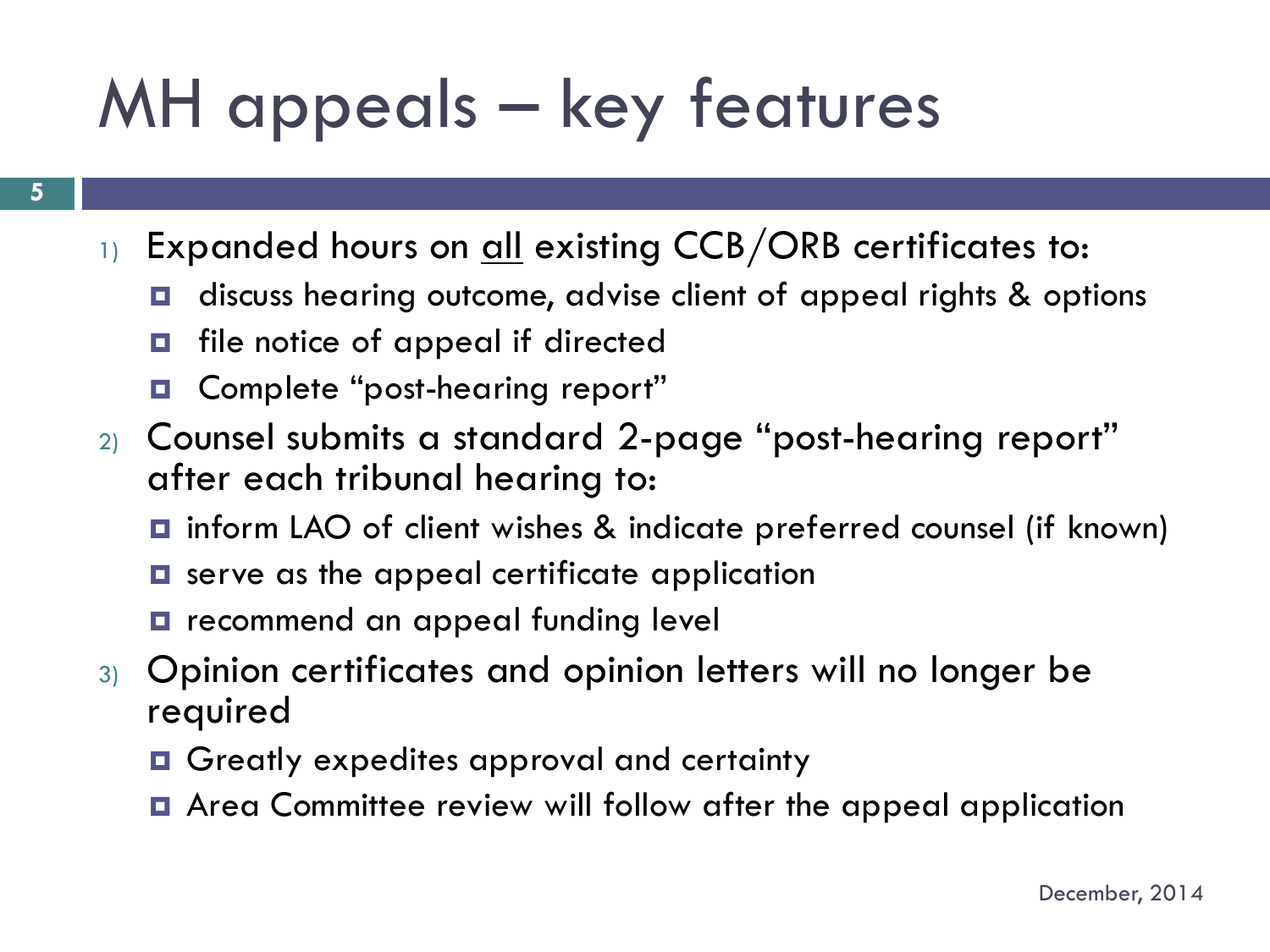# MH appeals – key features (cont.)

**6**

- 4) In post-hearing report, counsel to recommend one of three appeal funding levels depending on case complexity, client goals, seriousness of issues raised, chance of success, public interest quality, etc.
- 5) All MH appeal applications will be centralized at LAO through a single point of contact in the Provincial Cases Management Office (PCMO)
- 6) PCMO has worked with MAG, OCA to develop a coordinated appeal perfection process; similar process under development with CCB and SCJ (Toronto)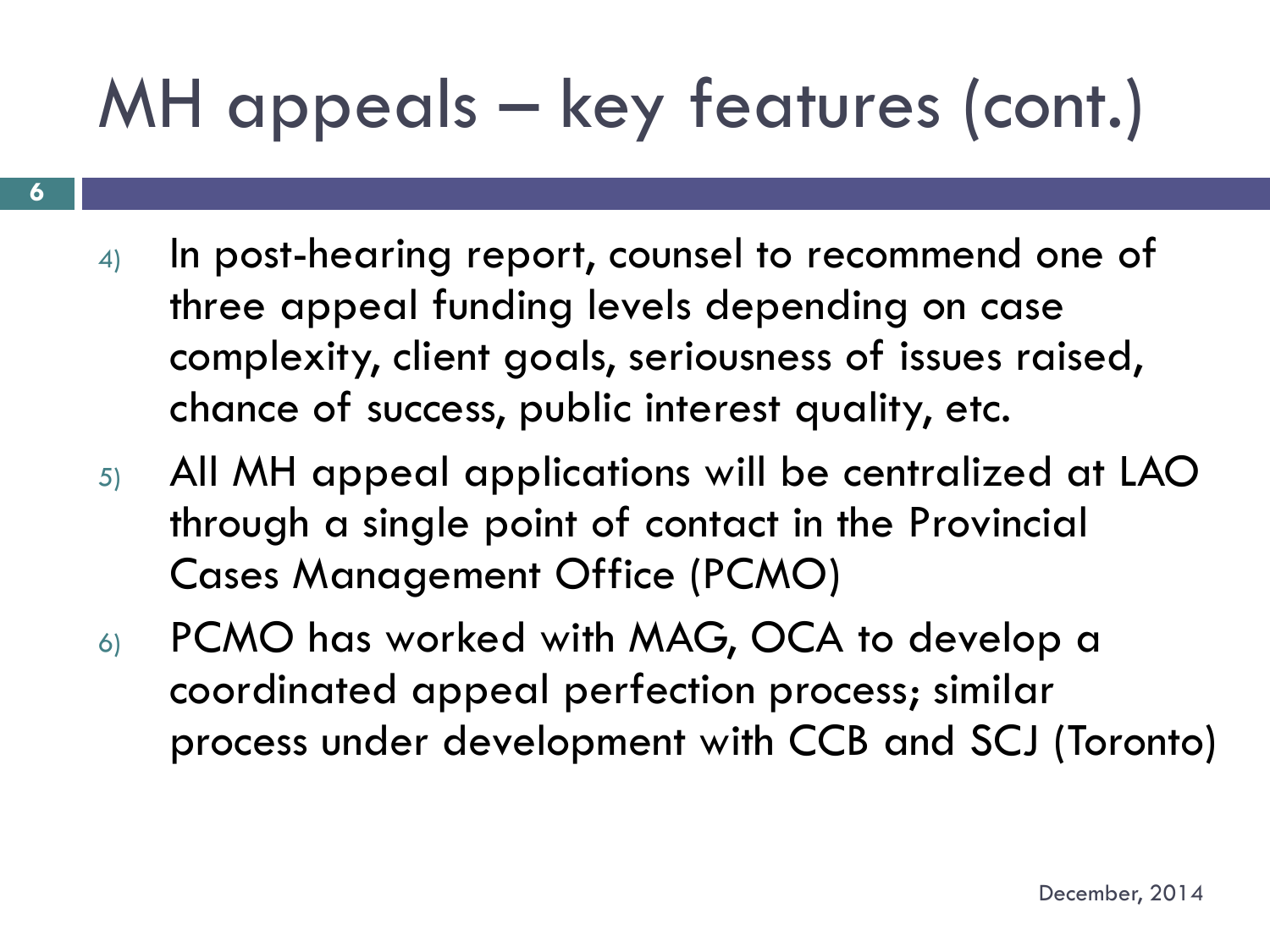# LAO MH appeals – key features

- 7) Appeal certificates are eligible for second chair and mentorship funding
- 8) In the future, MH Appeals to be linked to enhanced Panel and Quality Service **Standards**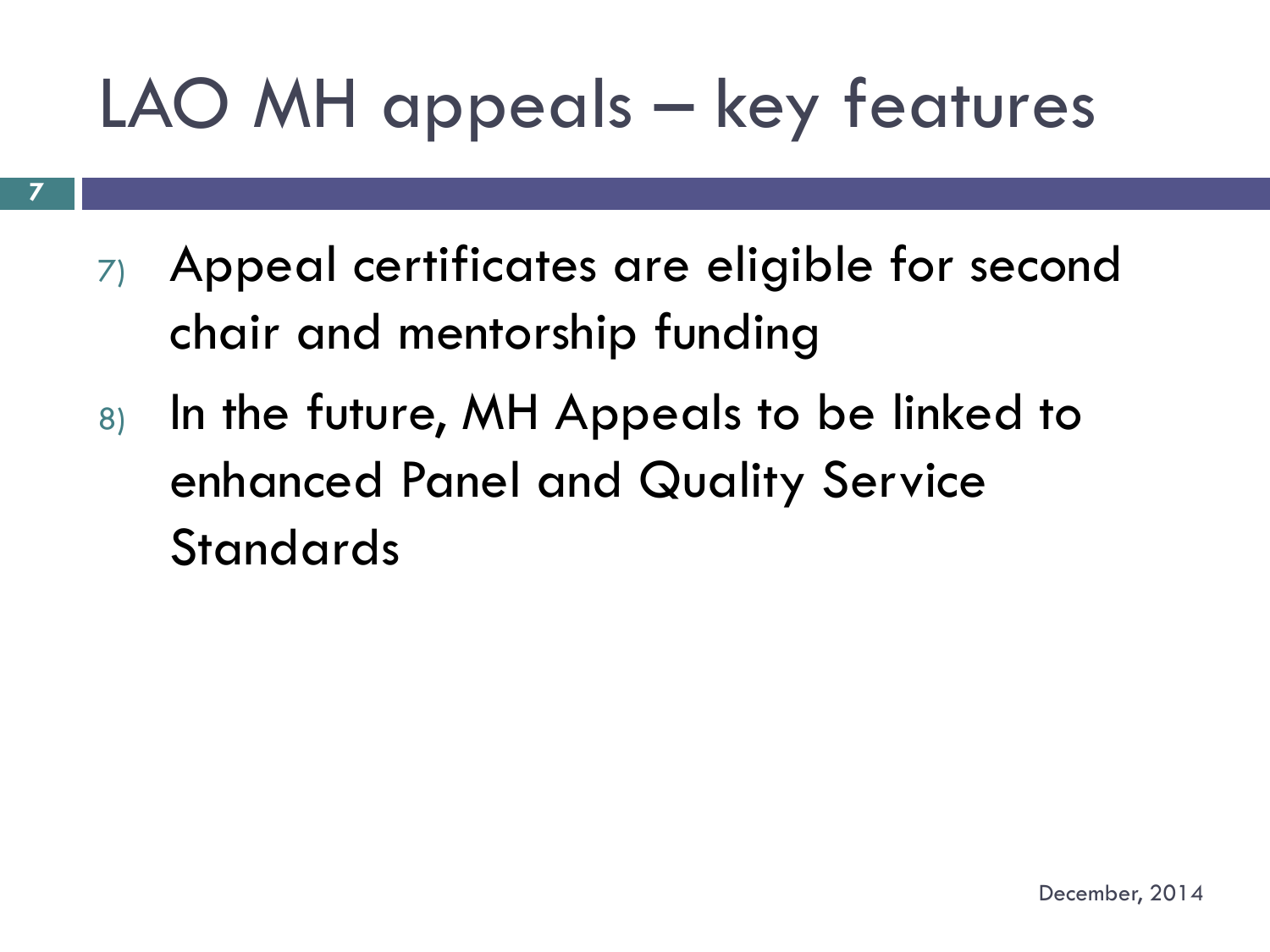## CCB appeals – old & new

**8**

|                                           | <b>Current</b>                                                                                                                                                    | <b>New</b>                                                                                                                                                                                                                                                                                                                                                                                                                                  |
|-------------------------------------------|-------------------------------------------------------------------------------------------------------------------------------------------------------------------|---------------------------------------------------------------------------------------------------------------------------------------------------------------------------------------------------------------------------------------------------------------------------------------------------------------------------------------------------------------------------------------------------------------------------------------------|
| <b>CCB Hearing</b><br><b>Certificates</b> | $10$ Hours $+$<br>2 Hours each subsequent day<br>$\ddot{}$<br>Attendance +<br>3 hours if multiple issues<br>+ 1 Hour (optional) to discuss<br>outcome with client | $10$ Hours $+$<br>2 Hours each subsequent day +<br>Attendance +<br>3 hours if multiple issues<br>$NEW: + 1$ Hour (mandatory) to discuss outcome and file<br>post-hearing form<br>$NEW: + 3$ Hours to file appeal (new)                                                                                                                                                                                                                      |
| <b>CCB Appeal</b><br><b>Certificates</b>  | $16$ Hours $+$<br>Attendance +<br><b>Discretion</b>                                                                                                               | NEW: Three levels of certificate based on counsel's<br>recommendation:<br>Level 1: 25 hours for appeals with little chance of success,<br>straightforward issues, etc. $+$ hearing time<br>Level 2: 35 hours for "standard" appeals with chance of<br>success, important issues, etc. $+$ hearing time<br>Level 3: 50 hours for appeals raising complex $\frac{1}{2}$ public<br>interest arguments, etc. $+$ hearing time<br>December, 2014 |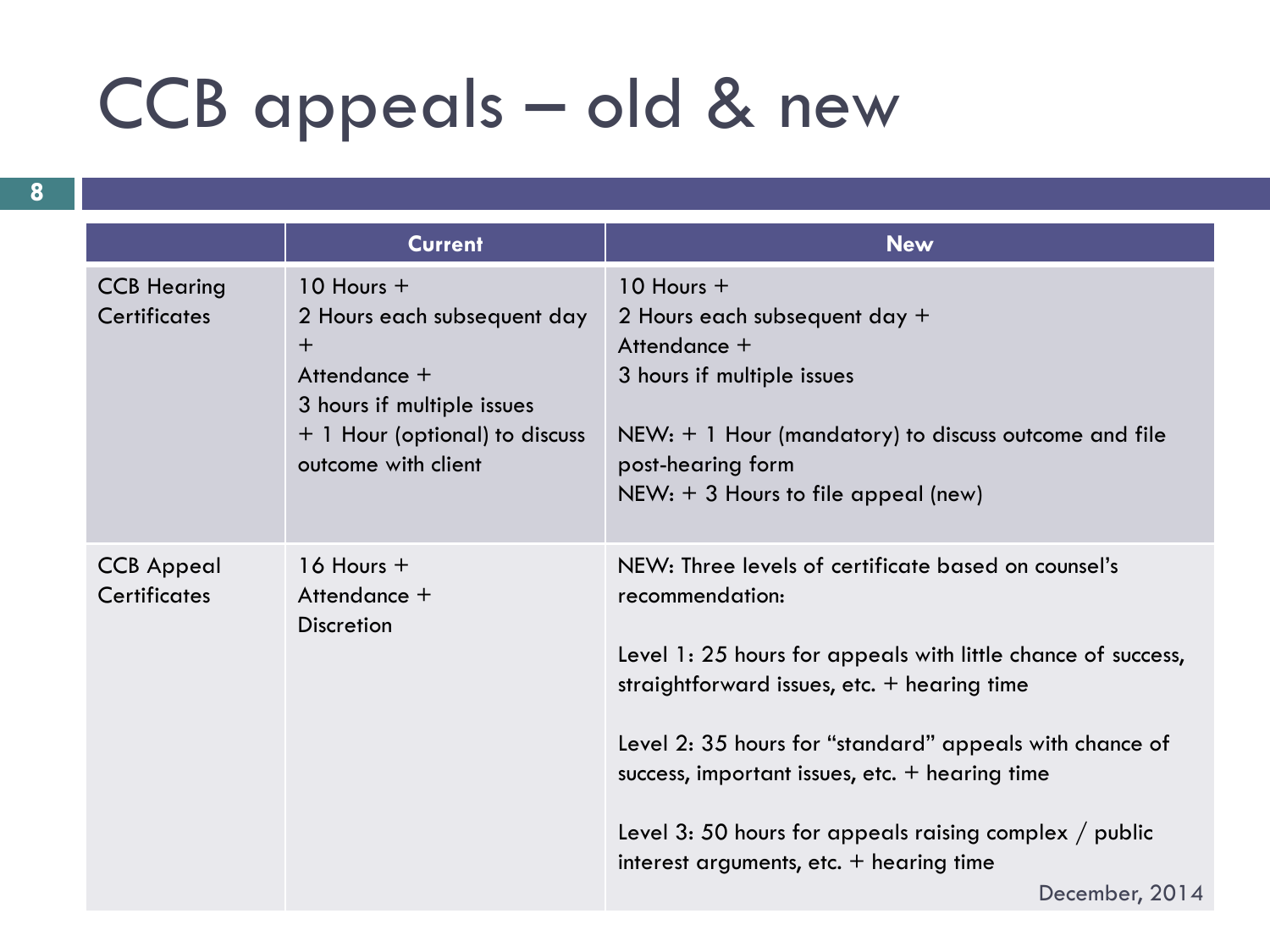## ORB appeals – old & new

|                                           | <b>Current</b>                                          | <b>New</b>                                                                                                                                                                                                                                                                                                                                                                                               |  |
|-------------------------------------------|---------------------------------------------------------|----------------------------------------------------------------------------------------------------------------------------------------------------------------------------------------------------------------------------------------------------------------------------------------------------------------------------------------------------------------------------------------------------------|--|
| <b>ORB Hearing</b><br><b>Certificates</b> | $10$ Hours $+$<br>8 Hours if second day +<br>Attendance | $10$ Hours $+$<br>8 Hours if second day $+$<br>Attendance<br>$NEW: + 1$ Hour to discuss outcome and file post-hearing<br>form<br>$NEW: + 1$ Hour to file notice of appeal                                                                                                                                                                                                                                |  |
| <b>ORB</b> Appeal<br>Certificates         | $16$ Hours $+$<br>Attendance +<br><b>Discretion</b>     | NEW: Three levels of certificate based on counsel's<br>recommendation:<br>Level 1: 25 hours for appeals with little chance of success,<br>straightforward issues, etc. $+$ hearing time<br>Level 2: 35 hours for appeals with chance of success,<br>important issues, etc. $+$ hearing time<br>Level 3: 50 hours for appeals raising complex $\frac{1}{2}$ public<br>interest arguments $+$ hearing time |  |

December, 2014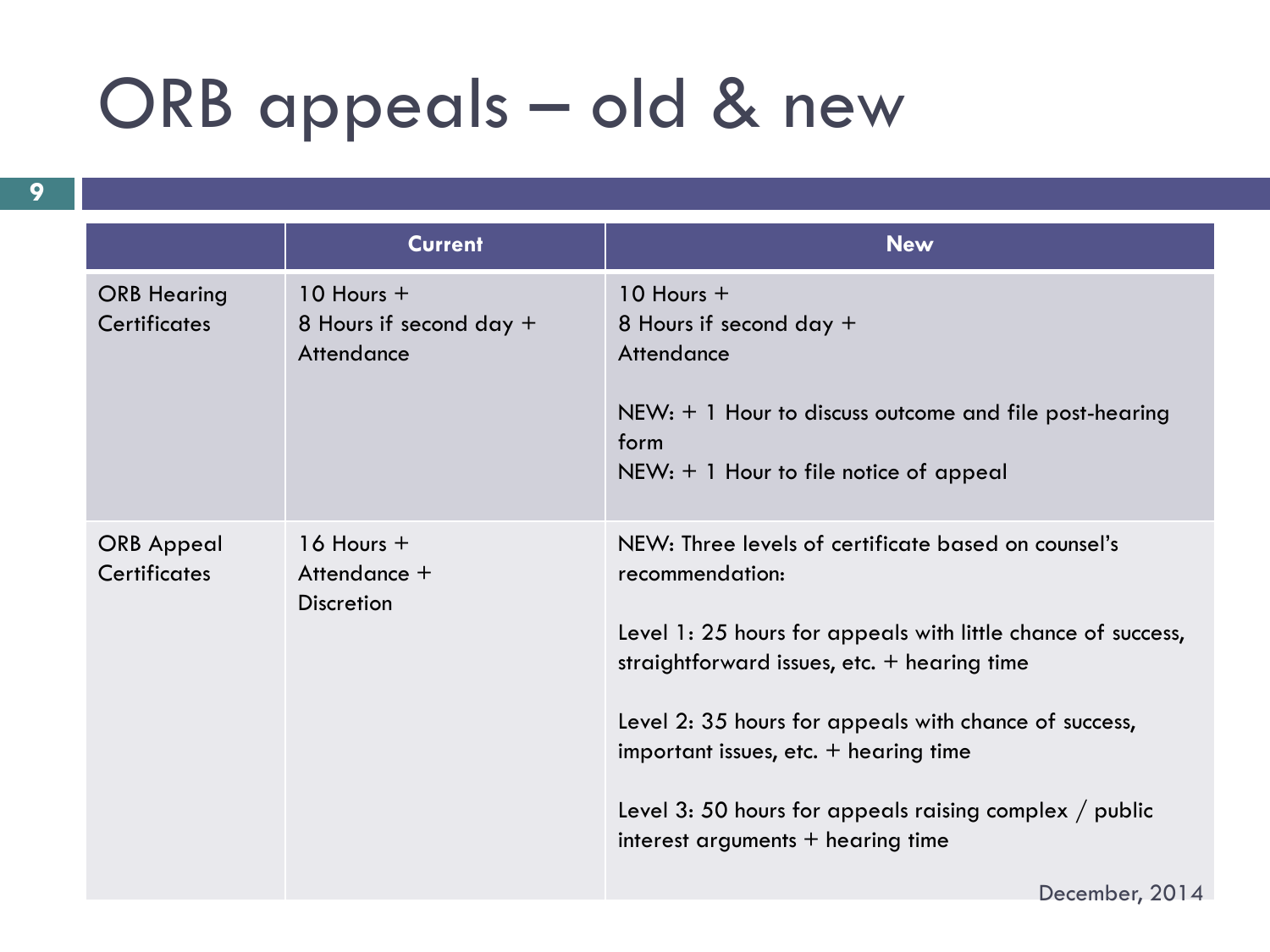## Post-hearing report form

## **No Appeal Likely**: file the post hearing report form within 10 days of decision

## **Appeal Possible**: file post hearing report form within 10 days of receiving reasons

December, 2014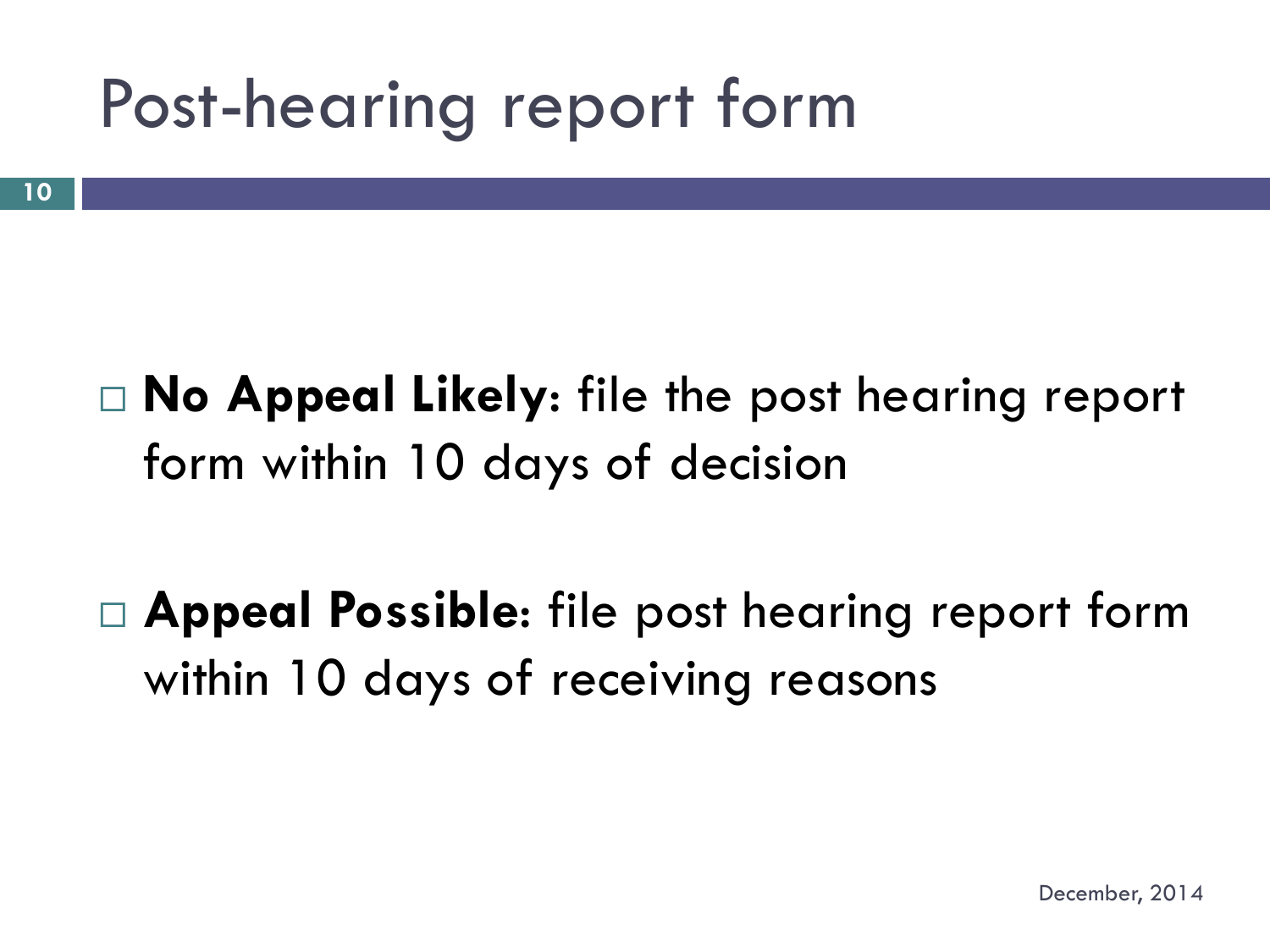## Questions – process issues

- Area Committee approval will be based on the posthearing form and recommendation from counsel – client will no longer need to make a separate application for an opinion certificate
- $\Box$  The post-hearing report recommendation on funding level, case complexity, etc. can be amended by appeal counsel in consultation with the PCMO
- $\Box$  PCMO will assist in arranging appeal counsel where client decides against continuing with hearing counsel and doesn't otherwise indicate a preference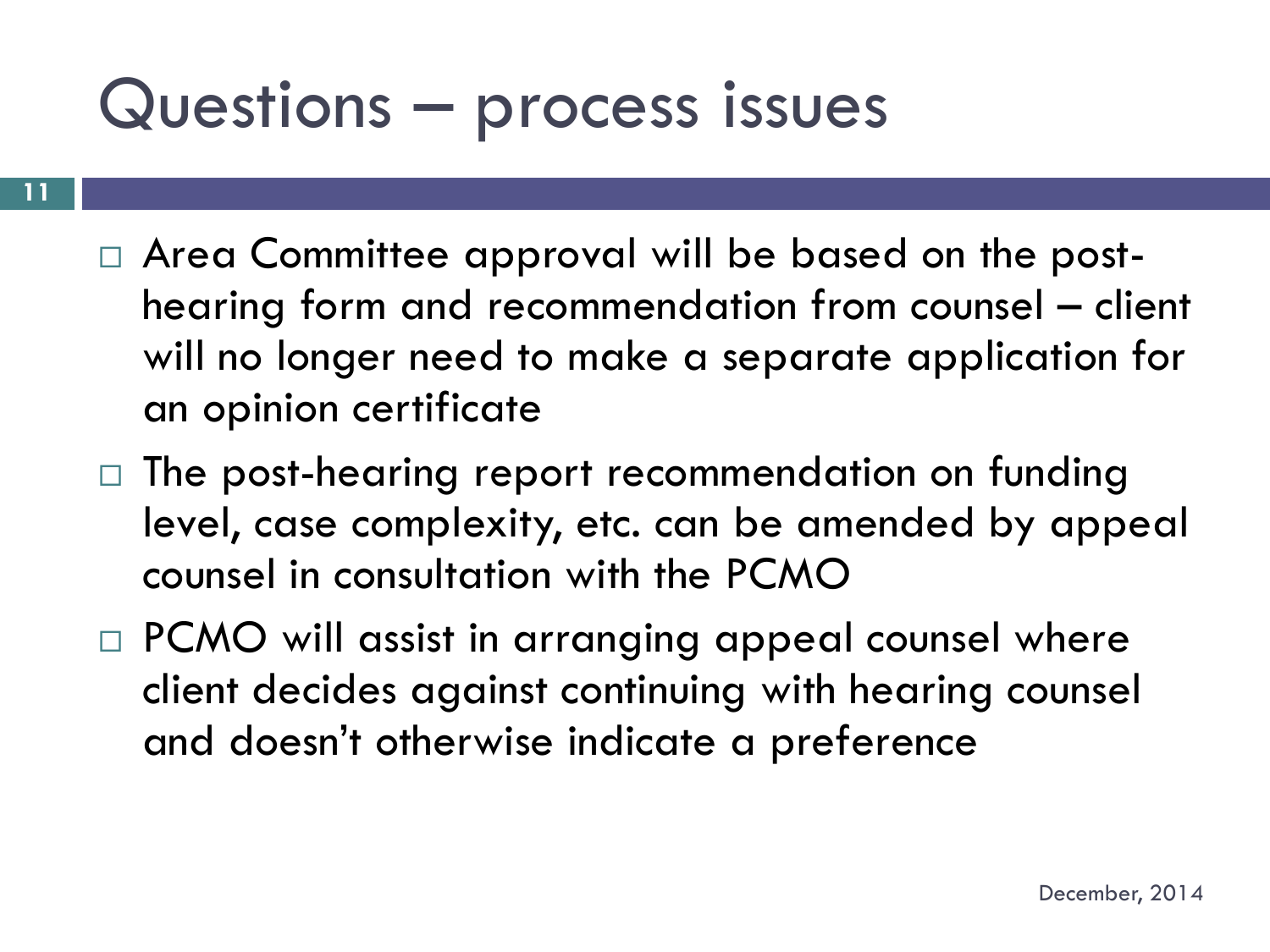## Questions – process issues (cont.)

 $\Box$  In the exceptional circumstance that the client wishes to remain self-represented, amicus appointments will be available based on qualification and availability of counsel

 $\Box$  As this is a new initiative, necessary adjustments will be made based on ongoing feedback from clients, counsel, and the respective institutions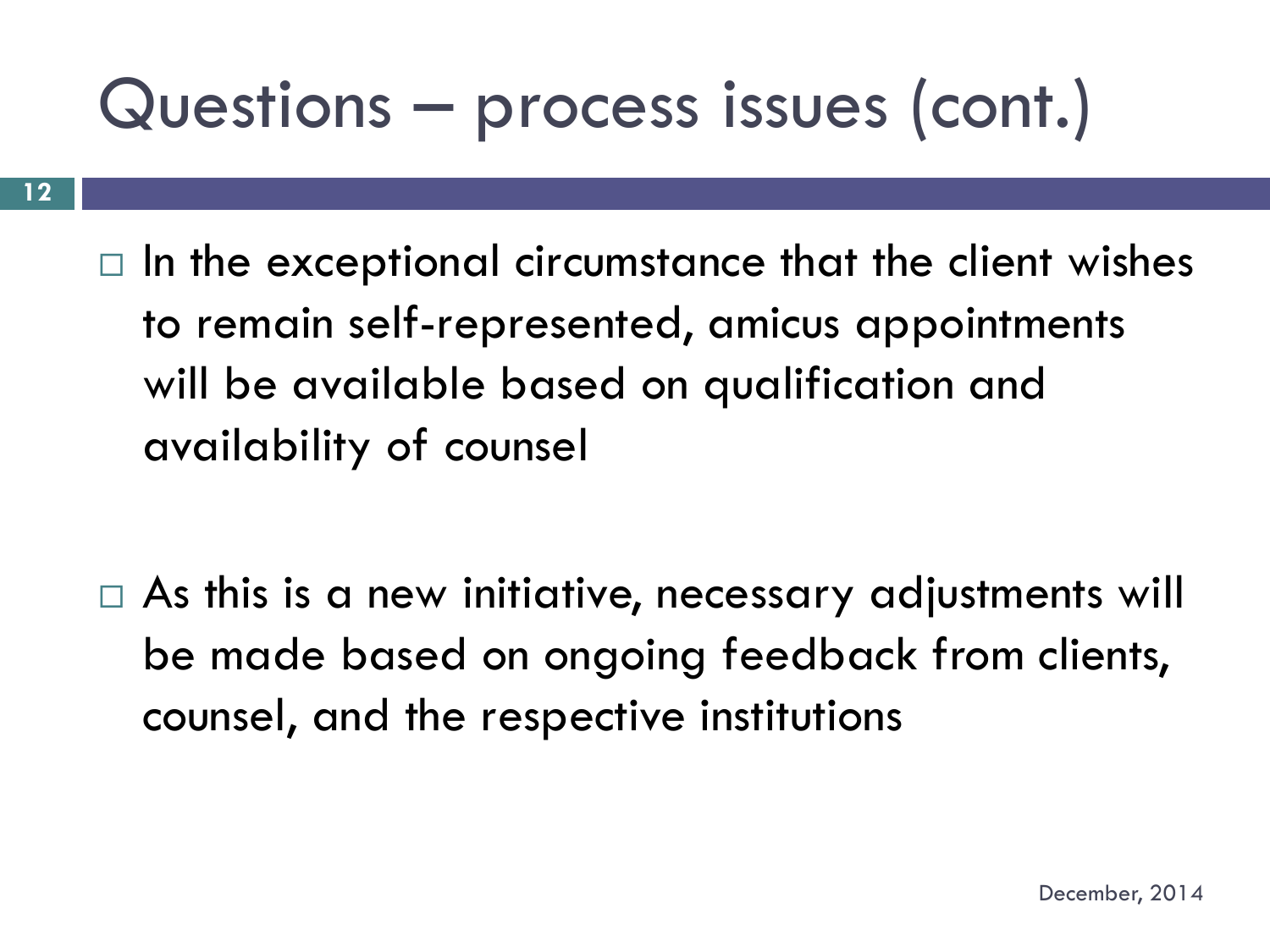## Questions – procedural issues

- $\Box$  Interim Motions: supplemental blocks of 10 hours will be made available if motions exceed tier threshold
- $\Box$  Inmate/Solicitor appeals: In light of the expanded coverage, where ever possible appeals to the OCA should be filed in the first instance as Solicitor Appeals
- Clients who wish to address the court: The OCA and MAG indicate tentative support to facilitate such wishes
- □ Timelines: The OCA and MAG indicate tentative support for a standard extension of time (to 45 days) for appeal counsel to file a factum following perfection of the appeal book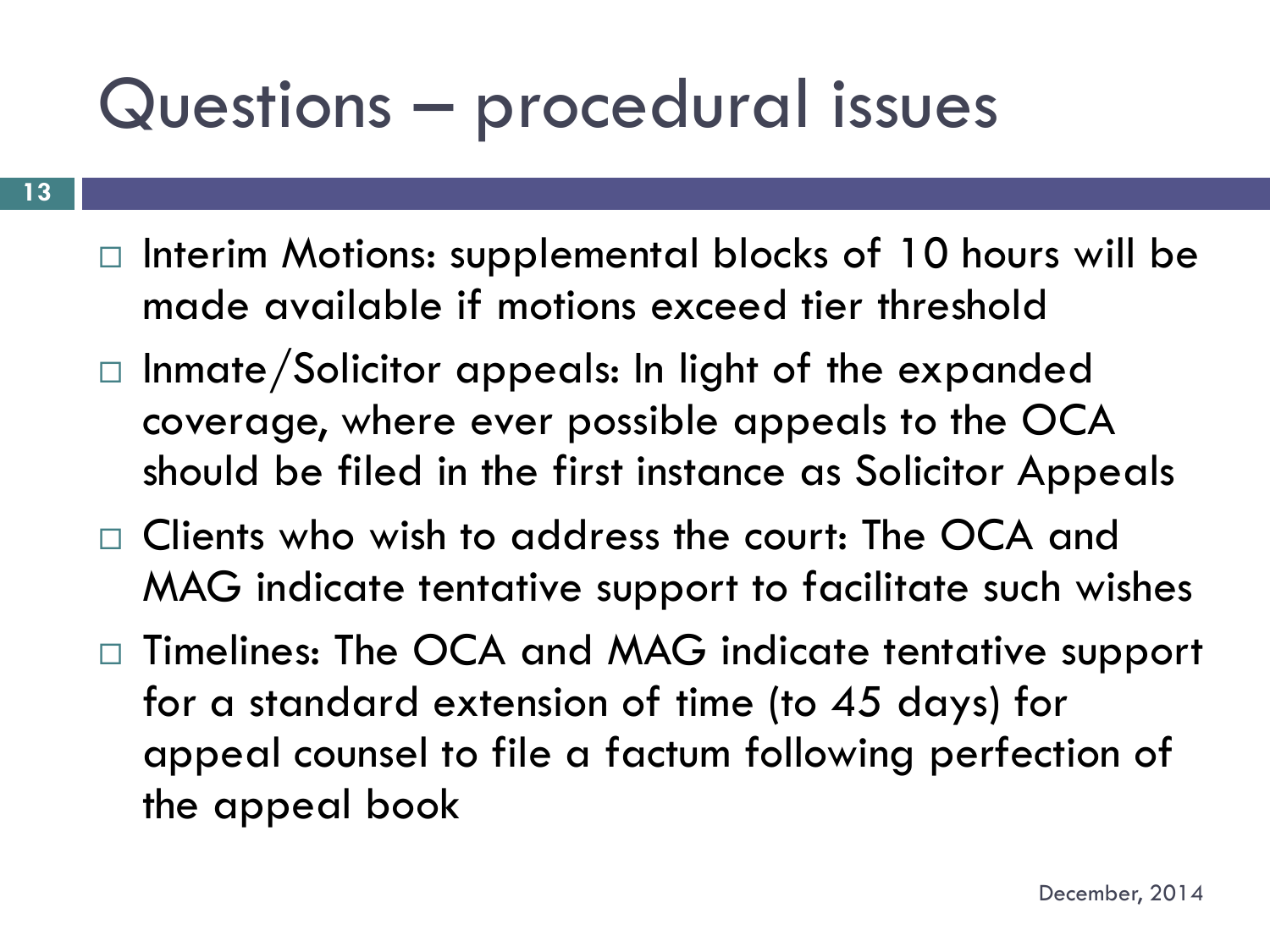## Questions – checks and balances

- Counsel given additional post-hearing hours, and with those hours, expected to meet with client to discuss:
	- **D** Merit of the Appeal
	- **D** Appeal rights
	- $\blacksquare$  Alternatives to appeal
	- **<u>E</u>** Likelihood of Success
	- **Expected outcomes**
- Future: enhanced panel standards and training requirements to qualify senior and experienced counsel (to be developed)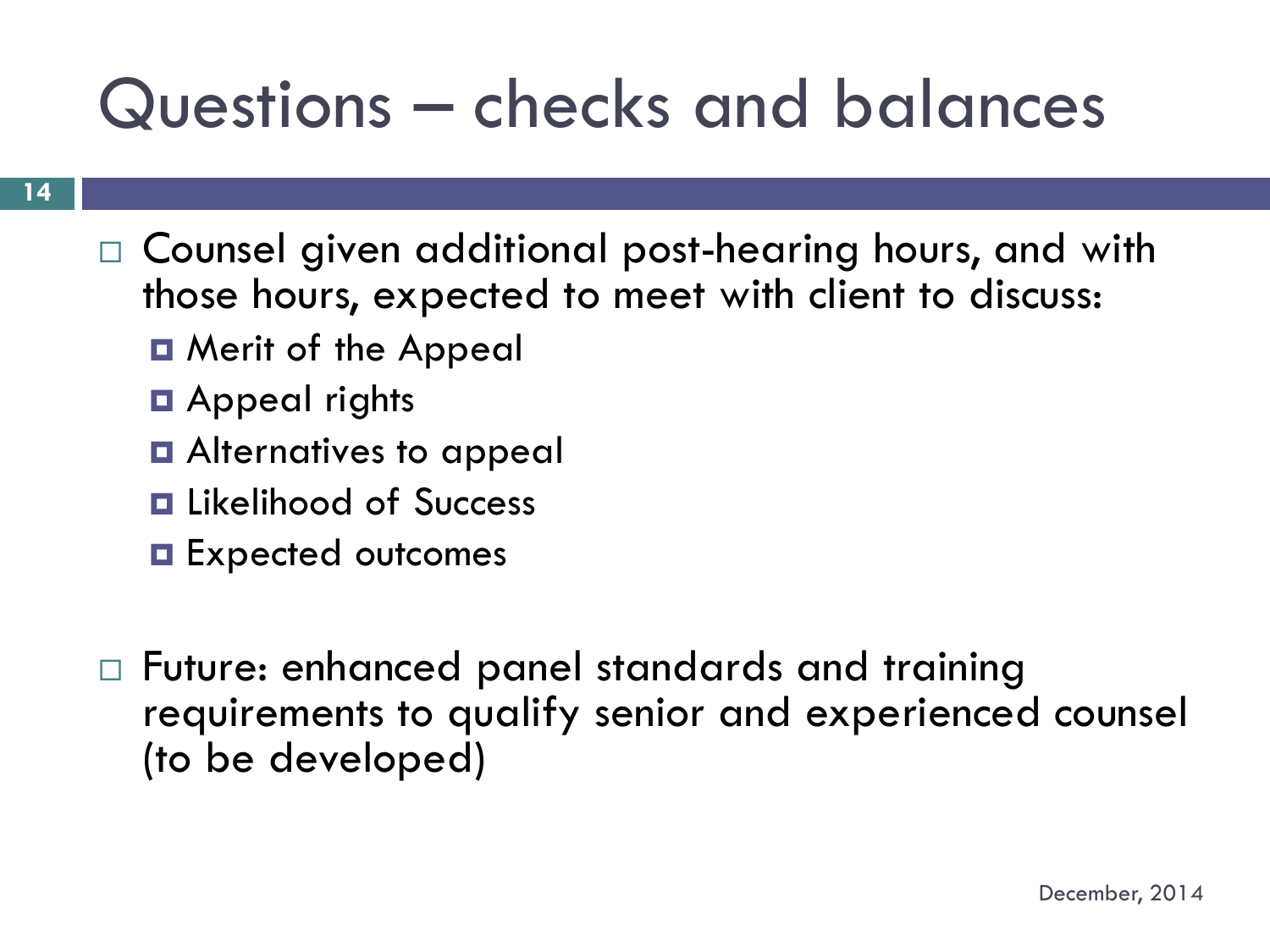## Implementation & what's next

#### $\Box$  Early 2014

- $\Box$  Additional hours added to all CCB/ORB certificates
- $\Box$  Post-hearing report form required for all CCB/ORB hearings
- $\Box$  All MH Appeals determined based on new process and criteria
- □ Coordination of appeal applications through LAO's PCMO
- $\Box$  Future 2015
	- □ Roll-out of LAO's mental health training program
	- $\Box$  Identification of local leaders for mental health training
	- $\Box$  Enhanced panel standards and training program for MH tribunal cases and appeals